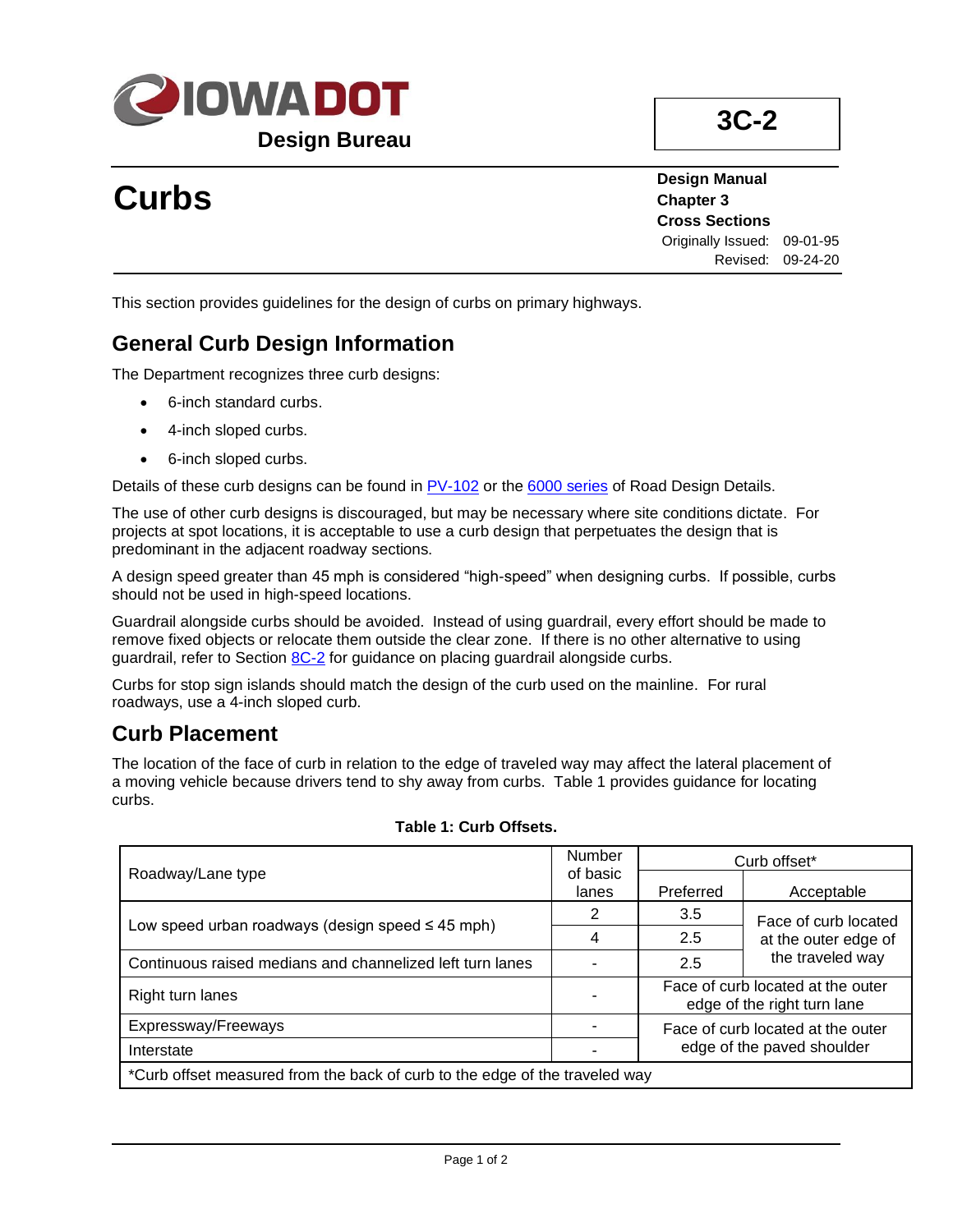### **Curb Transitions**

Sloped curbs are wider than the 6 inch standard curb. When transitioning from sloped curb to standard curb or from standard curb to sloped curb, maintain the back of curb and transition the gutter line as shown in Figure 1.

|             | edge of pavement |               |
|-------------|------------------|---------------|
| sloped curb | transition area  | standard curb |
| gutterline  | gutterline       | gutterline    |

plan view

**Figure 1:** Standard to sloped curb transition.